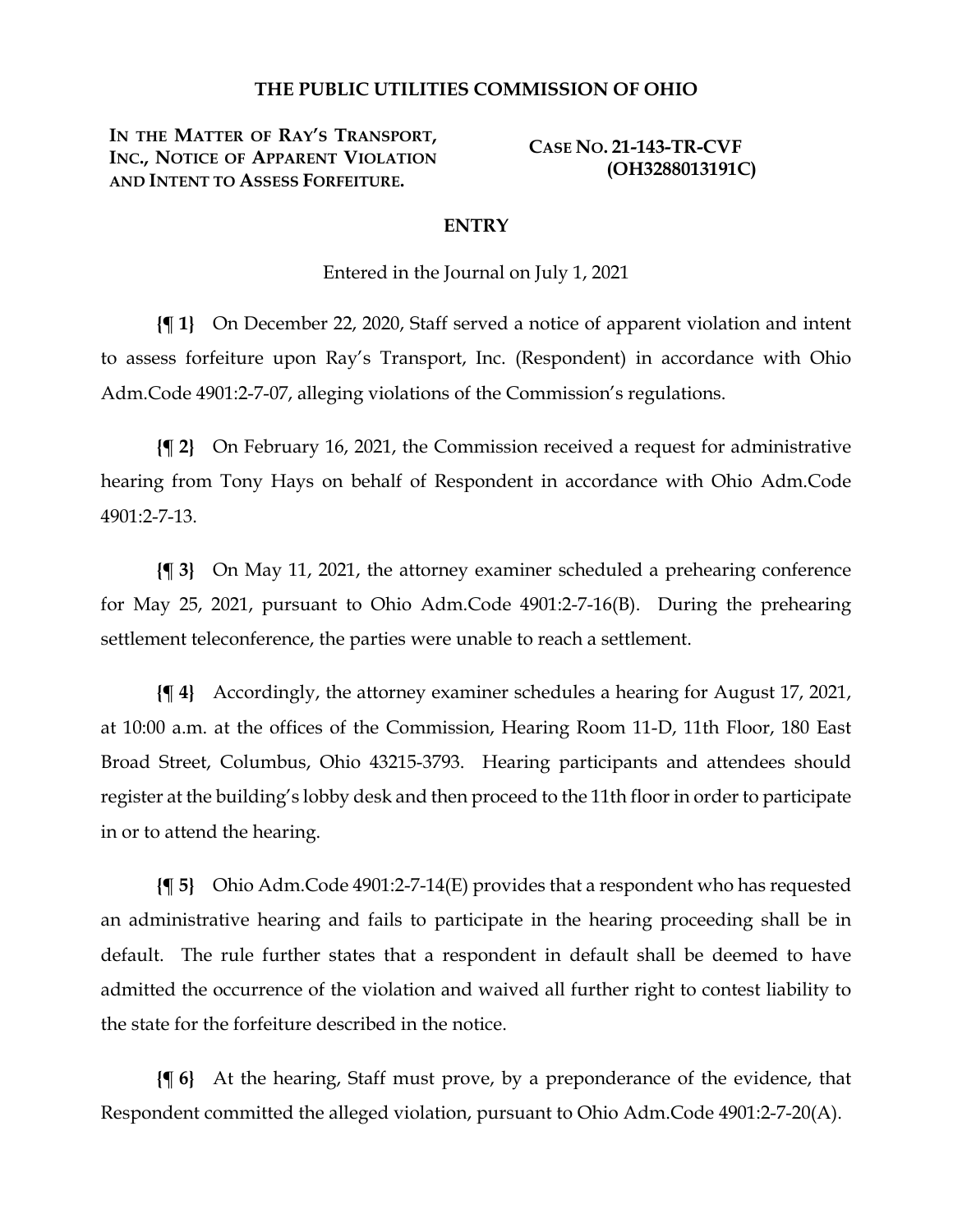### 21-143-TR-CVF -2-

**{¶ 7}** Following Staff's presentation of evidence at the hearing, it shall be the responsibility of Respondent to present evidence supporting Respondent's contentions regarding the alleged violation in this matter.

**{¶ 8}** It is, therefore,

**{¶ 9}** ORDERED, That a hearing be scheduled in accordance with Paragraph 4. It is, further,

**{¶ 10}** ORDERED, That a copy of this Entry be served upon all parties of record.

## THE PUBLIC UTILITIES COMMISSION OF OHIO

*/s/ Daniel E. Fullin*

By: Daniel E. Fullin Attorney Examiner

SJP/kck